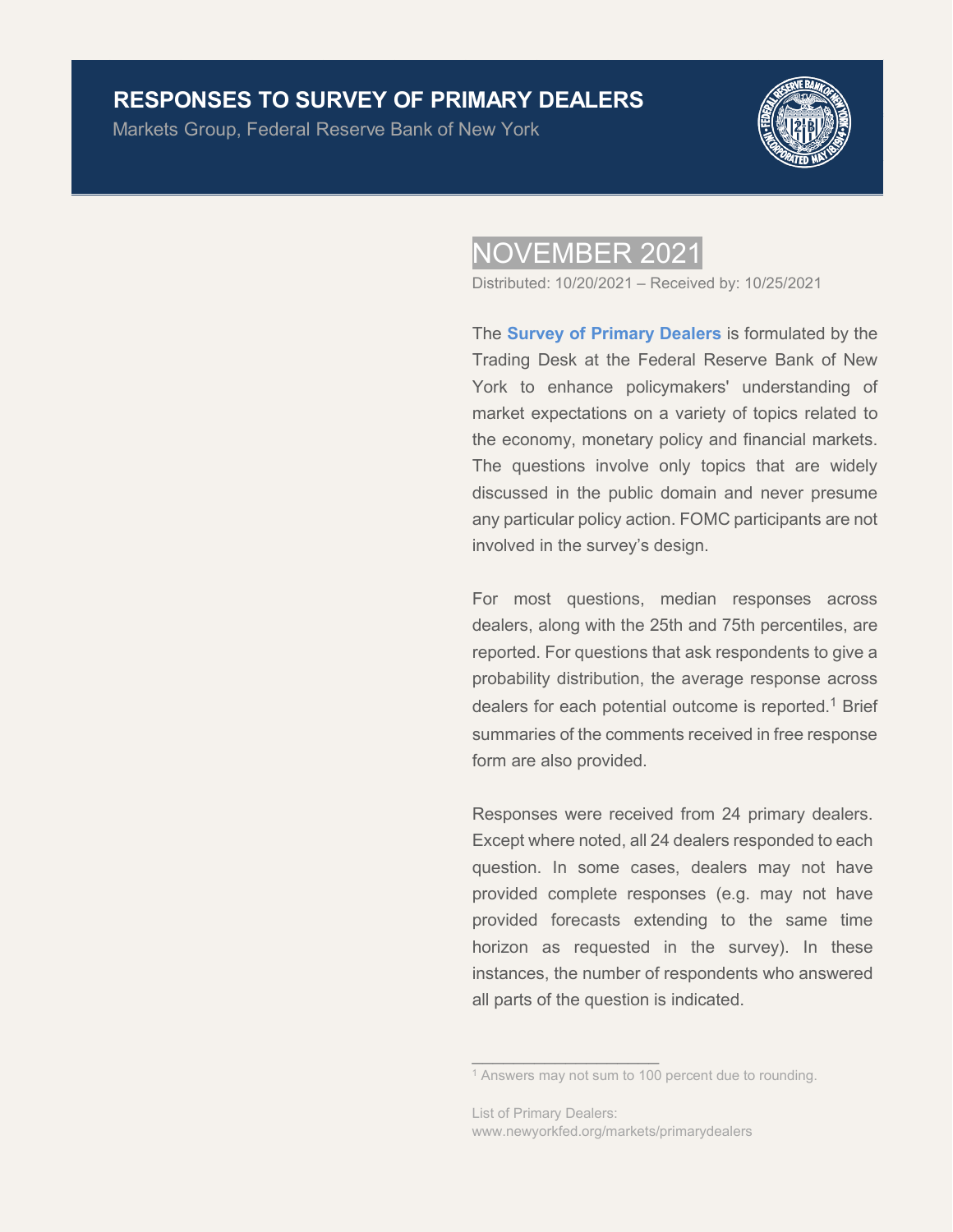# **Table of Contents**

| $Q-1)$  | <b>FOMC Meeting Expectations</b>                                                      |
|---------|---------------------------------------------------------------------------------------|
| $Q-2)$  | Federal Reserve System Communication Grade                                            |
| $Q-3)$  | Target Federal Funds Rate/Range and Lower Bound Expectations                          |
| $Q-4)$  | Expectations for Target Federal Funds Rate/Range under Various Hypothetical Scenarios |
| $Q-5)$  | <b>Federal Reserve Assets</b>                                                         |
| $Q-6)$  | Ten-Year Treasury Yield Probability Distributions                                     |
| $Q-7)$  | Change in 5-Year, 5-Year Nominal Treasury Yield                                       |
| $Q-8)$  | <b>Fiscal Policy Expectations</b>                                                     |
| $Q-9)$  | U.S. Real GDP Growth                                                                  |
| $Q-10)$ | Inflation Probability Distributions                                                   |
| $Q-11)$ | U.S. and Global Recession Probabilities                                               |
| $Q-12)$ | <b>Estimates of Economic Indicators</b>                                               |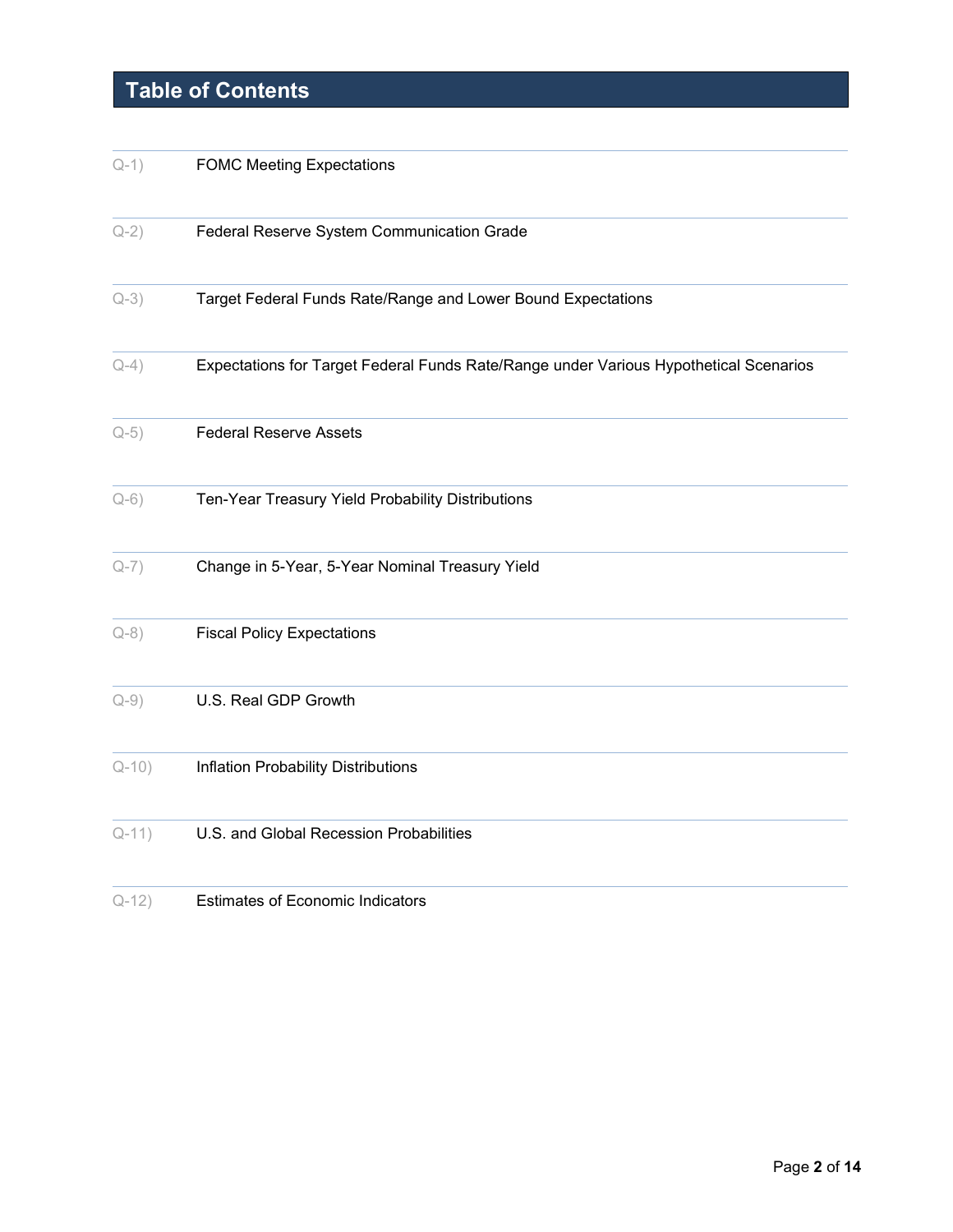<span id="page-2-0"></span>**1a)** Provide below your expectations for **changes**, if any, to the language referencing each of the following topics in the November FOMC statement. **Please write N/A if you do not expect any changes.**

Current economic conditions:

**Many dealers indicated that they expected the Committee to note that economic activity had moderated, and several indicated that they expected the Committee to characterize inflation as elevated. Several dealers suggested that the Committee would comment on supply chain bottlenecks, in the context of higher inflation or moderating growth.**

Economic outlook and communication on the expected path of the target federal funds rate:

**Most dealers indicated that they did not expect material changes to statement language on the economic outlook or communication on the expected path of the target federal funds rate.**

Communication on tools other than the target federal funds rate:

**Most dealers indicated that they expected a tapering announcement in the November FOMC statement. Some dealers indicated that they expected tapering to start in November. Some dealers indicated that they expected a per-month tapering pace, and some cited a tapering increment of \$10 billion in Treasuries and \$5 billion in agency MBS. Some dealers indicated that they expected the Committee to state that substantial further progress toward its goals had been made. Several dealers indicated that they expected the statement to convey that the tapering of purchases could be adjusted according to changes in the outlook or to note that the tapering is not on a preset course.**

Other:

(14 responses)

**Dealers did not provide significant commentary in this section.**

**1b)** What are your expectations for the Chair's press conference?

**Some dealers indicated that they expected the Chair to discuss the tapering of asset purchases. Some dealers indicated that they expected the Chair to again emphasize the difference between future rate increases and the tapering of asset purchases. Several dealers indicated that they expected the Chair to note upside risks to inflation or to characterize inflationary pressures as more persistent than previously expected. Finally, several dealers indicated that they expected the Chair to note that supply chain bottlenecks have lasted longer than expected or that they could linger.** 

<span id="page-2-1"></span>**2)** How would you grade the Federal Reserve System's communication with the markets and with the public since the last policy survey? Please provide a rating between 1 and 5, with 1 indicating ineffectiveness and 5 indicating effectiveness.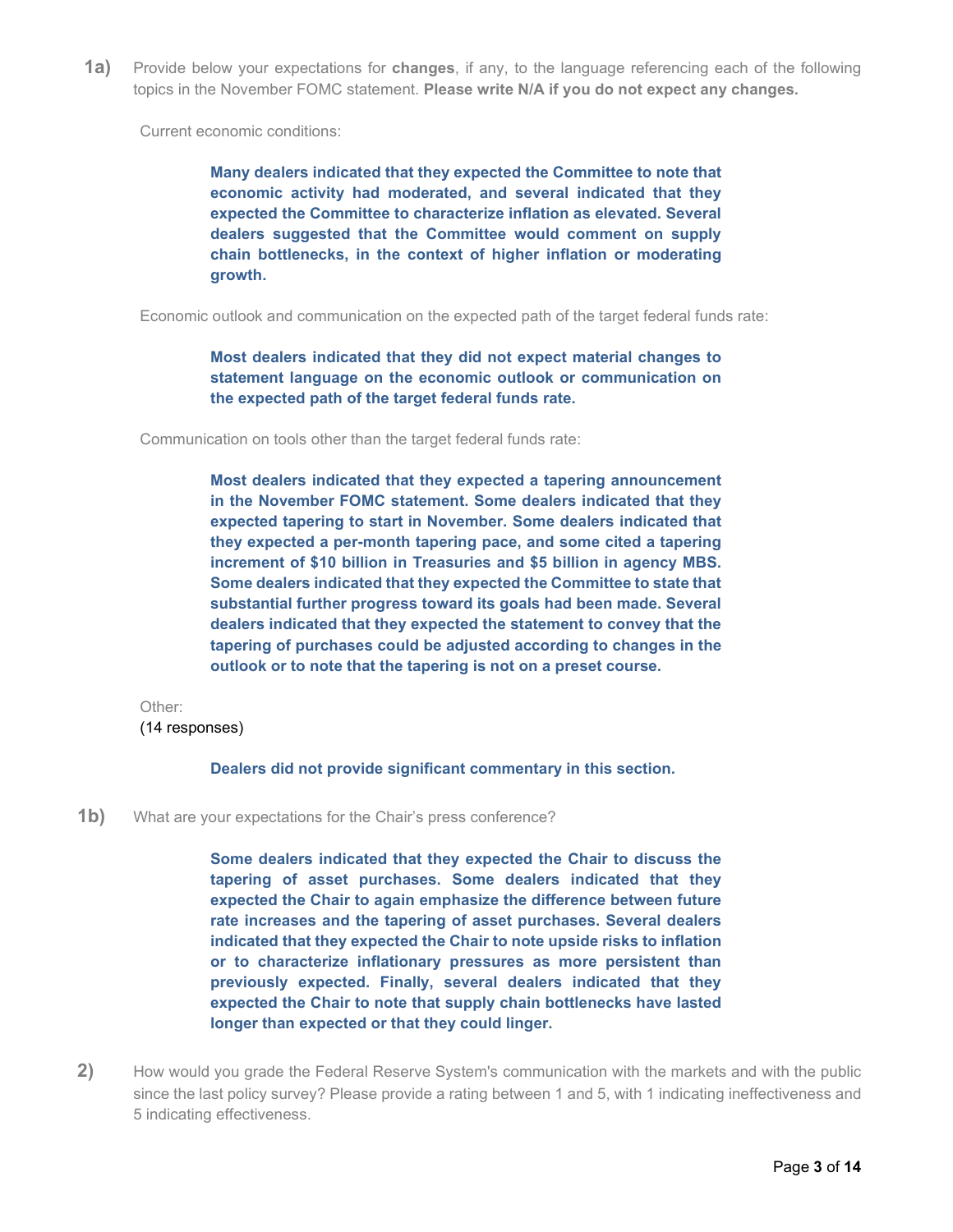|                 | Number of Respondents |
|-----------------|-----------------------|
| 1 - Ineffective |                       |
| 2               | 2                     |
| 3               | 5                     |
|                 | 14                    |
| 5 - Effective   | 3                     |
| # of Responses  | 24                    |

Please explain.

**Most dealers characterized FOMC participants' communications as clear and consistent regarding the Committee's intention to begin the tapering of asset purchases. However, several dealers suggested that there was less clarity regarding the Committee's inflation outlook and the extent to which inflationary pressures were expected to be transitory.** 

<span id="page-3-0"></span>**3a)** Provide your estimate of the most likely outcome (i.e., the mode) for the target federal funds rate or range, as applicable, immediately following the FOMC meetings and at the end of each of the following quarters and years below. For the time periods at which you expect a target range, please indicate the midpoint of that range in providing your response.

|                | Nov.    | Dec.      | Jan.      | Mar.      | May   | Jun.      | Jul.  |
|----------------|---------|-----------|-----------|-----------|-------|-----------|-------|
|                | $2 - 3$ | $14 - 15$ | $25 - 26$ | $15 - 16$ | $3-4$ | $14 - 15$ | 26-27 |
| 25th Pctl      | 0.13%   | 0.13%     | 0.13%     | 0.13%     | 0.13% | 0.13%     | 0.13% |
| Median         | 0.13%   | 0.13%     | 0.13%     | 0.13%     | 0.13% | 0.13%     | 0.13% |
| 75th Pctl      | 0.13%   | 0.13%     | 0.13%     | 0.13%     | 0.13% | 0.13%     | 0.13% |
| # of Responses | 24      | 24        | 24        | 24        | 24    | 24        | 24    |

|                | 2022 Q3 | 2022 Q4 | 2023 Q1 | 2023 Q2 | 2023 Q3 | 2023 Q4 |
|----------------|---------|---------|---------|---------|---------|---------|
| 25th Pct       | 0.13%   | 0.13%   | 0.13%   | 0.38%   | 0.38%   | 0.63%   |
| Median         | 0.13%   | 0.38%   | 0.38%   | 0.63%   | 0.88%   | 1.13%   |
| 75th Pct       | 0.13%   | 0.38%   | 0.63%   | 0.88%   | 1.13%   | 1.38%   |
| # of Responses | 24      | 24      | 23      | 23      | 23      | 23      |

|                | 2024 Q1 | 2024 Q2 | 2024 Q3 | 2024 Q4 |
|----------------|---------|---------|---------|---------|
| 25th Pct       | 0.88%   | 1.13%   | 1.38%   | 1.63%   |
| <b>Median</b>  | 1.38%   | 1.63%   | 1.88%   | 1.88%   |
| 75th Pct       | 1.63%   | 1.88%   | 2.13%   | 2.13%   |
| # of Responses | 21      | 21      | 21      | 21      |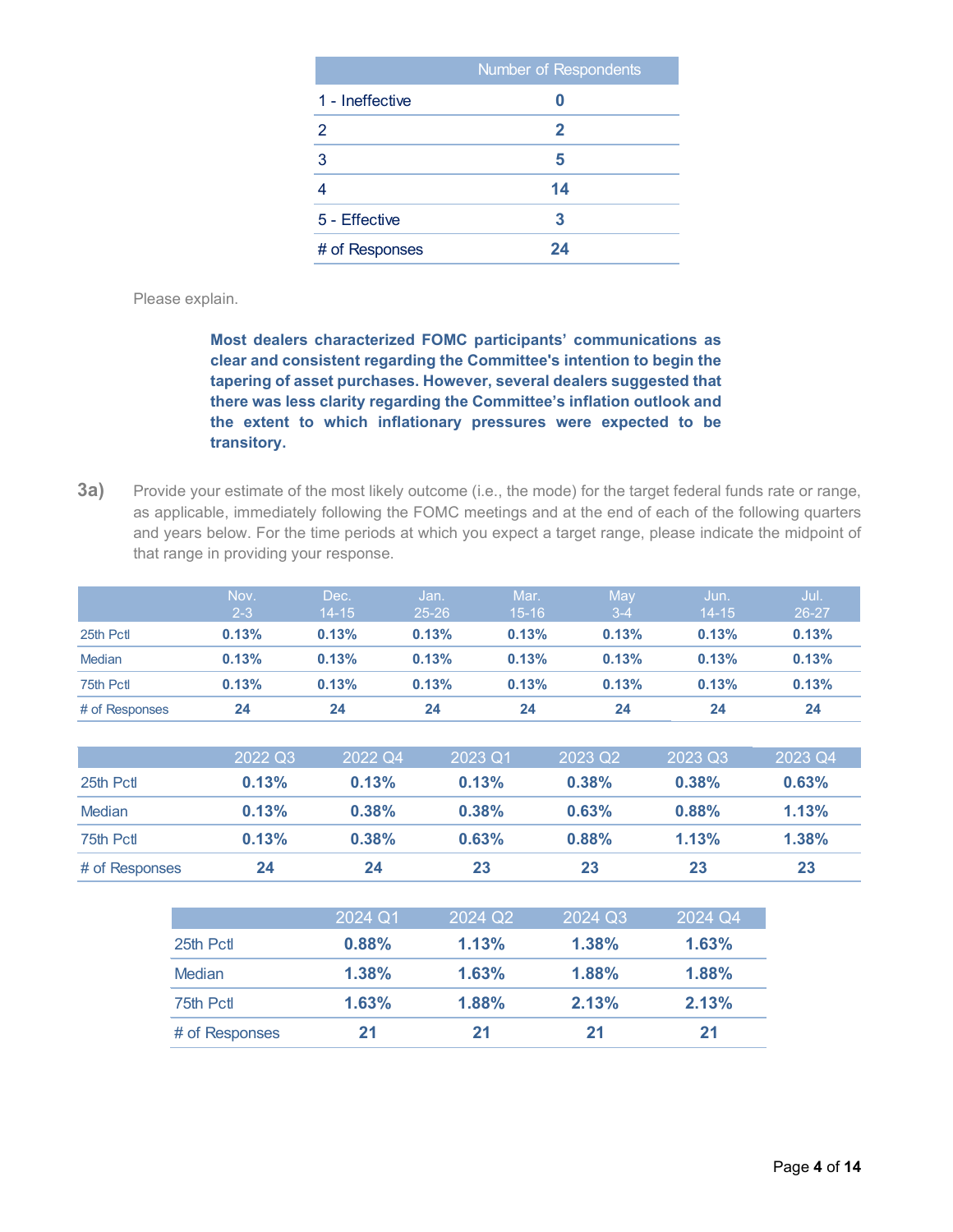|                | 2025  | 2026  | 2027  | 2028  |
|----------------|-------|-------|-------|-------|
| 25th Pctl      | 1.88% | 2.00% | 1.94% | 1.94% |
| Median         | 2.13% | 2.13% | 2.13% | 2.13% |
| 75th Pctl      | 2.38% | 2.63% | 2.44% | 2.44% |
| # of Responses | 21    | 21    | 20    | 20    |

If your responses *through year-end 2024* above do not reflect an increase from the current target range at any point, please provide the earliest quarter in which your modal expectation for the level of the target range is higher than the current level.

#### **There were no responses.\***

*\*Dropdown selections: Q1 2025, Q2 2025, Q3 2025, Q4 2025, Q1 2026, Q2 2026, Q3 2026, Q4 2026, Q1 2027, Q2 2027, Q3 2027, Q4 2027, Q1 2028 or later.*

**3b)** Provide your estimate for the most likely value for the following indicators at the time of the next increase in the target range for the federal funds rate.

#### (23 responses)

| Most Likely Value of Economic Indicator at Time of First Increase in Target Range |                   |                                   |                                                        |                                           |  |  |  |  |  |
|-----------------------------------------------------------------------------------|-------------------|-----------------------------------|--------------------------------------------------------|-------------------------------------------|--|--|--|--|--|
|                                                                                   | Unemployment rate | Labor force<br>participation rate | Total change in the level of<br>real GDP since 2019 Q4 | Headline 12-month<br><b>PCE</b> inflation |  |  |  |  |  |
| 25th Pctl                                                                         | $3.6\%$           | 62.2%                             | 6.1%                                                   | $2.1\%$                                   |  |  |  |  |  |
| Median                                                                            | 3.8%              | 62.5%                             | 7.0%                                                   | 2.2%                                      |  |  |  |  |  |
| 75th Pctl                                                                         | $4.0\%$           | 62.6%                             | $8.4\%$                                                | 2.7%                                      |  |  |  |  |  |

**3c)** In addition, provide your estimate of the longer run target federal funds rate and your expectation for the average federal funds rate over the next 10 years.

|           | <b>Longer Run</b> | 10-yr Average<br><b>FF</b> Rate |
|-----------|-------------------|---------------------------------|
| 25th Pctl | $2.00\%$          | 1.50%                           |
| Median    | 2.25%             | 1.70%                           |
| 75th Pctl | 2.44%             | 1.91%                           |

**3d)** Please indicate the percent chance that you attach to the target federal funds rate or range falling in each of the following ranges at the end of 2021, 2022, 2023, and 2024. If you expect a target range, please use the midpoint of that range in providing your response.

### (21 responses)

| Federal Funds Rate or Range at the End of 2021 |            |          |    |                                              |       |       |       |       |    |                                                               |
|------------------------------------------------|------------|----------|----|----------------------------------------------|-------|-------|-------|-------|----|---------------------------------------------------------------|
|                                                | $< 0.00\%$ | $0.25\%$ |    | $0.50\%$ 0.75% 1.00% 1.25% 1.50% 1.75% 2.00% |       |       |       |       |    | 0.00 - 0.26 - 0.51 - 0.76 - 1.01 - 1.26 - 1.51 - 1.76 - 2.01% |
| Average 0%                                     |            | 98%      | 2% | $0\%$                                        | $0\%$ | $0\%$ | $0\%$ | $0\%$ | 0% | 0%                                                            |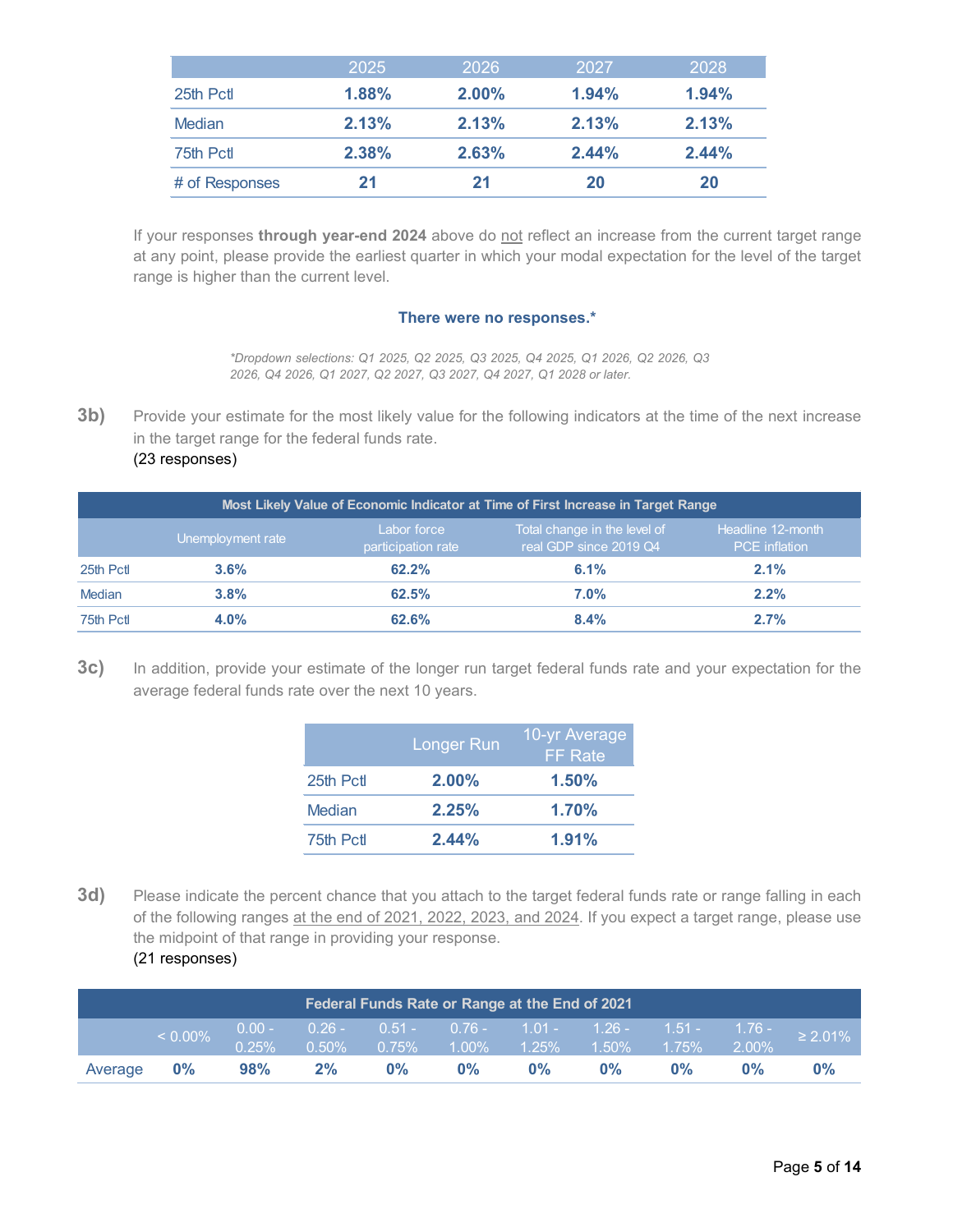| Federal Funds Rate or Range at the End of 2022<br>$0.26 - 0.51 - 0.76 - 1.01 - 1.26 - 1.51 - 1.76 - 2.01\%$ |            |                   |     |                |                   |    |                   |       |          |       |
|-------------------------------------------------------------------------------------------------------------|------------|-------------------|-----|----------------|-------------------|----|-------------------|-------|----------|-------|
|                                                                                                             | $< 0.00\%$ | $0.00 -$<br>0.25% |     | $0.50\%$ 0.75% | $1.00\%$ $1.25\%$ |    | $1.50\%$ $1.75\%$ |       | $2.00\%$ |       |
| Average                                                                                                     | $1\%$      | $39\%$            | 35% | 17%            | 5%                | 2% | $1\%$             | $0\%$ | 0%       | $0\%$ |

| Federal Funds Rate or Range at the End of 2023 |            |        |        |                                        |     |     |     |    |          |                                                               |
|------------------------------------------------|------------|--------|--------|----------------------------------------|-----|-----|-----|----|----------|---------------------------------------------------------------|
|                                                | $< 0.00\%$ | 0.25%  |        | $0.50\%$ 0.75% 1.00% 1.25% 1.50% 1.75% |     |     |     |    | $2.00\%$ | 0.00 - 0.26 - 0.51 - 0.76 - 1.01 - 1.26 - 1.51 - 1.76 - 2.01% |
| Average                                        | $1\%$      | $10\%$ | $11\%$ | 18%                                    | 17% | 17% | 14% | 7% | 3%       | $2\%$                                                         |

| Federal Funds Rate or Range at the End of 2024 |            |                   |          |          |                                                                                                             |     |           |          |          |               |
|------------------------------------------------|------------|-------------------|----------|----------|-------------------------------------------------------------------------------------------------------------|-----|-----------|----------|----------|---------------|
|                                                | $< 0.00\%$ | $0.00 -$<br>0.25% | $0.50\%$ | $0.75\%$ | $\begin{array}{cccc} \n0.26 - 0.51 - 0.76 - 1.01 - 1.26 - 1.51 - 1.76 - \n\end{array}$<br>$1.00\%$ $1.25\%$ |     | $-1.50\%$ | $1.75\%$ | $2.00\%$ | $\geq 2.01\%$ |
| Average                                        | $0\%$      | 6%                | 4%       | 6%       | 9%                                                                                                          | 15% | 13%       | 13%      | 15%      | 19%           |

**3e)** What is your estimate of the target federal funds rate or range at the effective lower bound?

|           | <b>Level of Target Federal</b><br><b>Funds Rate or Range</b><br>at ELB |
|-----------|------------------------------------------------------------------------|
| 25th Pctl | $0.00\%$                                                               |
| Median    | 0.13%                                                                  |
| 75th Pctl | 0.13%                                                                  |

**3f)** For parts a-e, please explain the factors behind any change to your expectations, where applicable, since the last policy survey. (22 responses)

> **Several dealers indicated that higher forecast or realized inflation informed changes to their policy rate expectations since the last survey. Several dealers indicated that they had either brought forward their expectations for the first increase in the target range for the federal funds rate or assigned a greater probability to an earlier rate increase.**

<span id="page-5-0"></span>**4)** The following matrix lays out hypothetical scenarios in which the realized levels of the 2023 unemployment rate (Q4 average level) and 2023 core PCE inflation (Q4/Q4 growth) are either 50 basis points above, below, or equal to the medians of FOMC participants' projections for these indicators in the current (September 2021) Summary of Economic Projections (SEP). For example, the upper left box represents a scenario in which the unemployment rate and core PCE inflation are both 50 basis points below the current SEP medians.

For each of the following scenarios, please indicate the level of the target federal funds rate or range that you expect would prevail at the end of Q1 2024. If you expect a target range, please indicate the midpoint of that range in providing your response.

#### (23 responses)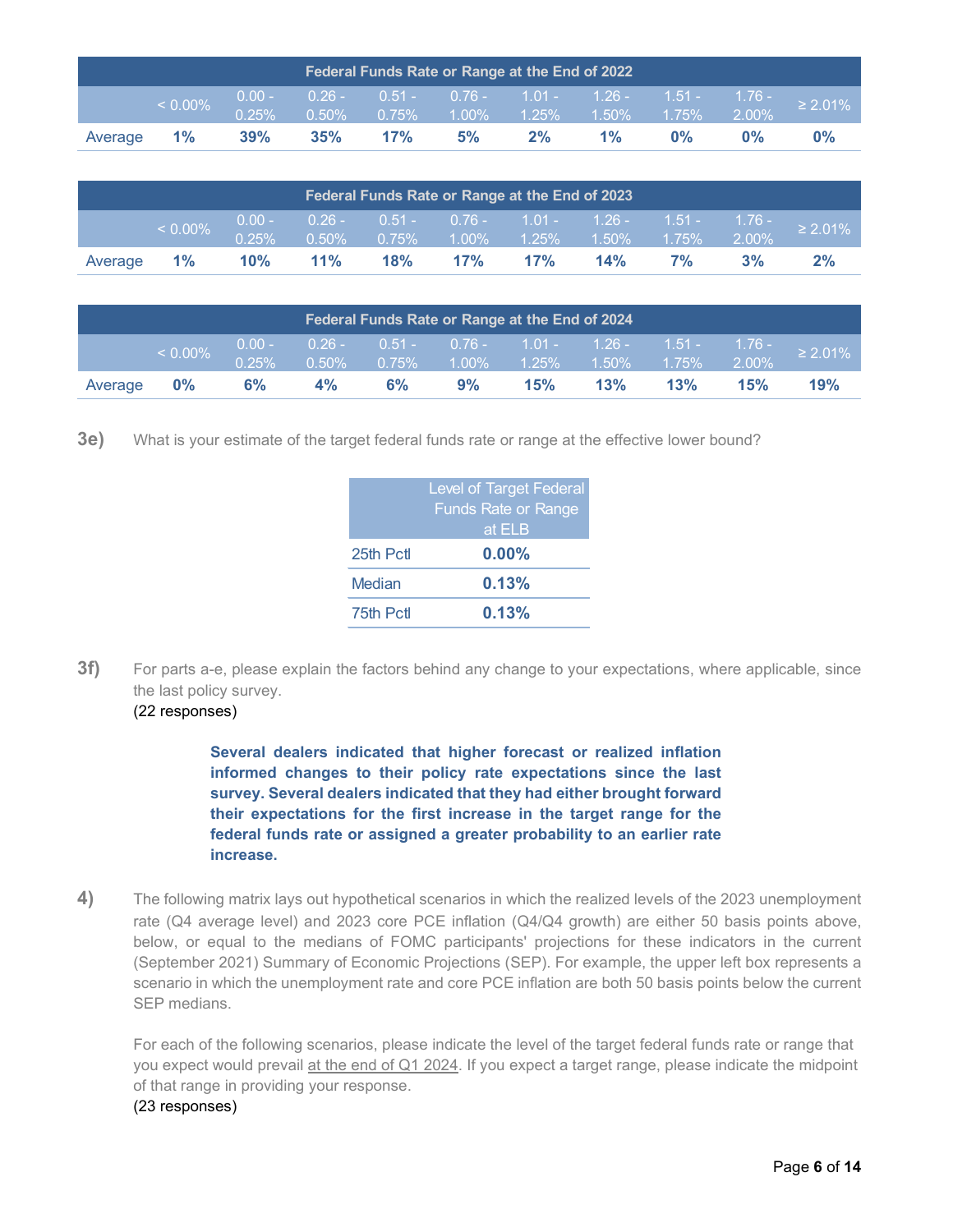|                                                     | <b>Median</b>              |           | 2023 Unemployment Rate<br>(Q4 average level) |           |
|-----------------------------------------------------|----------------------------|-----------|----------------------------------------------|-----------|
|                                                     | <b>Responses</b>           | $-50$ bps | <b>Current SEP</b><br>median 3.5%            | $+50$ bps |
|                                                     | $-50$ bps                  | 0.88%     | 0.63%                                        | 0.38%     |
| <b>2023 Core</b><br><b>PCE Inflation</b><br>(Q4/Q4) | Current SEP<br>median 2.2% | 1.38%     | 1.13%                                        | 0.88%     |
|                                                     | $+50$ bps                  | 2.00%     | 1.63%                                        | 1.38%     |

|                                                     | <b>75th Percentile Responses</b>  | 2023 Unemployment Rate<br>(Q4 average level) |                                   |           |  |  |
|-----------------------------------------------------|-----------------------------------|----------------------------------------------|-----------------------------------|-----------|--|--|
|                                                     |                                   | $-50$ bps                                    | <b>Current SEP</b><br>median 3.5% | $+50$ bps |  |  |
|                                                     | $-50$ bps                         | 1.13%                                        | 1.13%                             | 1.13%     |  |  |
| <b>2023 Core</b><br><b>PCE Inflation</b><br>(Q4/Q4) | <b>Current SEP</b><br>median 2.2% | 1.88%                                        | 1.75%                             | 1.63%     |  |  |
|                                                     | $+50$ bps                         | 2.38%                                        | 2.25%                             | 2.13%     |  |  |

|                                                     |                                   | 2023 Unemployment Rate<br>(Q4 average level) |                                   |           |  |  |
|-----------------------------------------------------|-----------------------------------|----------------------------------------------|-----------------------------------|-----------|--|--|
|                                                     | <b>25th Percentile Responses</b>  | $-50$ bps                                    | <b>Current SEP</b><br>median 3.5% | $+50$ bps |  |  |
| <b>2023 Core</b><br><b>PCE Inflation</b><br>(Q4/Q4) | $-50$ bps                         | 0.38%                                        | 0.38%                             | 0.13%     |  |  |
|                                                     | <b>Current SEP</b><br>median 2.2% | 1.13%                                        | 0.88%                             | 0.38%     |  |  |
|                                                     | $+50$ bps                         | 1.63%                                        | 1.38%                             | 1.13%     |  |  |

Please explain any assumptions underlying your responses. (23 responses)

> **Many dealers specifically described inflation as more important than the unemployment rate for the level of the target range for the federal funds rate at the time horizon specified in the question.**

<span id="page-6-0"></span>**5a)** Please provide your modal expectation for the amount of purchases, net of reinvestments, of U.S. Treasury securities and agency mortgage-backed securities (MBS) the Desk will conduct for each month listed below and the total over each of the quarters below. If you expect any of these amounts to be zero in a given period, please enter 0.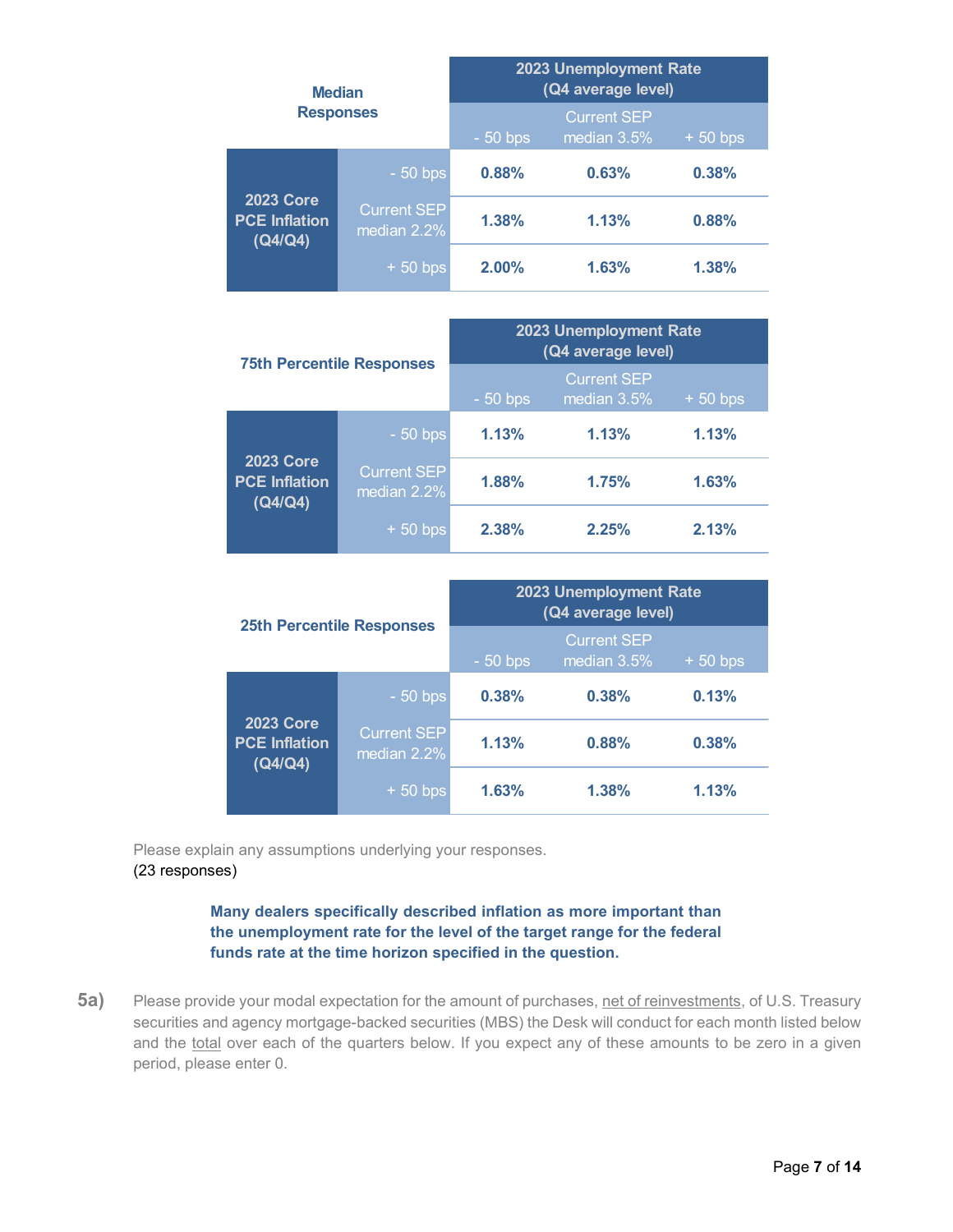| Net purchases of U.S. Treasury securities (\$ billions) |              |              |              |              |              |              |             |              |  |  |  |
|---------------------------------------------------------|--------------|--------------|--------------|--------------|--------------|--------------|-------------|--------------|--|--|--|
|                                                         | Nov.<br>2021 | Dec.<br>2021 | Jan.<br>2022 | Feb.<br>2022 | Mar.<br>2022 | Apr.<br>2022 | May<br>2022 | Jun.<br>2022 |  |  |  |
| 25th Pctl                                               | 70           | 60           | 50           | 40           | 30           | 20           | 10          |              |  |  |  |
| <b>Median</b>                                           | 75           | 65           | 55           | 45           | 35           | 25           | 15          | 5            |  |  |  |
| 75th Pctl                                               | 75           | 68           | 58           | 48           | 38           | 28           | 18          |              |  |  |  |

| Net purchases of U.S. Treasury securities (\$ billions) |                        |            |                    |                        |                        |            |  |  |  |  |  |
|---------------------------------------------------------|------------------------|------------|--------------------|------------------------|------------------------|------------|--|--|--|--|--|
|                                                         | 2022<br>Q <sub>3</sub> | 2022<br>Q4 | 2023<br>$\Omega$ 1 | 2023<br>O <sub>2</sub> | 2023<br>Q <sub>3</sub> | 2023<br>Q4 |  |  |  |  |  |
| 25th Pctl                                               |                        |            |                    |                        |                        |            |  |  |  |  |  |
| Median                                                  |                        |            |                    |                        |                        |            |  |  |  |  |  |
| 75th Pctl                                               |                        |            |                    |                        |                        |            |  |  |  |  |  |

| Net purchases of agency MBS (\$ billions) |              |              |              |              |              |              |             |              |  |
|-------------------------------------------|--------------|--------------|--------------|--------------|--------------|--------------|-------------|--------------|--|
|                                           | Nov.<br>2021 | Dec.<br>2021 | Jan.<br>2022 | Feb.<br>2022 | Mar.<br>2022 | Apr.<br>2022 | May<br>2022 | Jun.<br>2022 |  |
| 25th Pctl                                 | 35           | 30           | 25           | 20           | 15           | 10           | 5           | O            |  |
| Median                                    | 38           | 33           | 28           | 23           | 18           | 13           |             |              |  |
| 75th Pctl                                 | 38           | 34           | 29           | 24           | 19           | 14           |             |              |  |

| Net purchases of agency MBS (\$ billions)                                                                            |  |  |  |  |  |  |  |  |  |  |  |  |
|----------------------------------------------------------------------------------------------------------------------|--|--|--|--|--|--|--|--|--|--|--|--|
| 2022<br>2023<br>2023<br>2023<br>2022<br>2023<br>Q <sub>2</sub><br>Q3<br>Q4<br>Q <sub>3</sub><br>Q4<br>Q <sub>1</sub> |  |  |  |  |  |  |  |  |  |  |  |  |
| 25th Pctl                                                                                                            |  |  |  |  |  |  |  |  |  |  |  |  |
| Median                                                                                                               |  |  |  |  |  |  |  |  |  |  |  |  |
| 75th Pctl                                                                                                            |  |  |  |  |  |  |  |  |  |  |  |  |

If your responses above do not reflect a period in which the combined pace of net purchases of Treasury securities and agency mortgage-backed securities (MBS) falls to zero, please provide the earliest quarter in which your modal expectation for the combined pace of net purchases of these securities falls to zero.

#### **There were no responses.\***

*\*Dropdown selections: Q1 2024, Q2 2024, Q3 2024, Q4 2024, Q1 2025, Q2 2025, Q3 2025, Q4 2025, Q1 2026, Q2 2026, Q3 2026, Q4 2026, Q1 2027, Q2 2027, Q3 2027, Q4 2027, Q1 2028 or later.* 

In addition, please also provide your modal expectation for the earliest quarter in which the SOMA portfolio declines.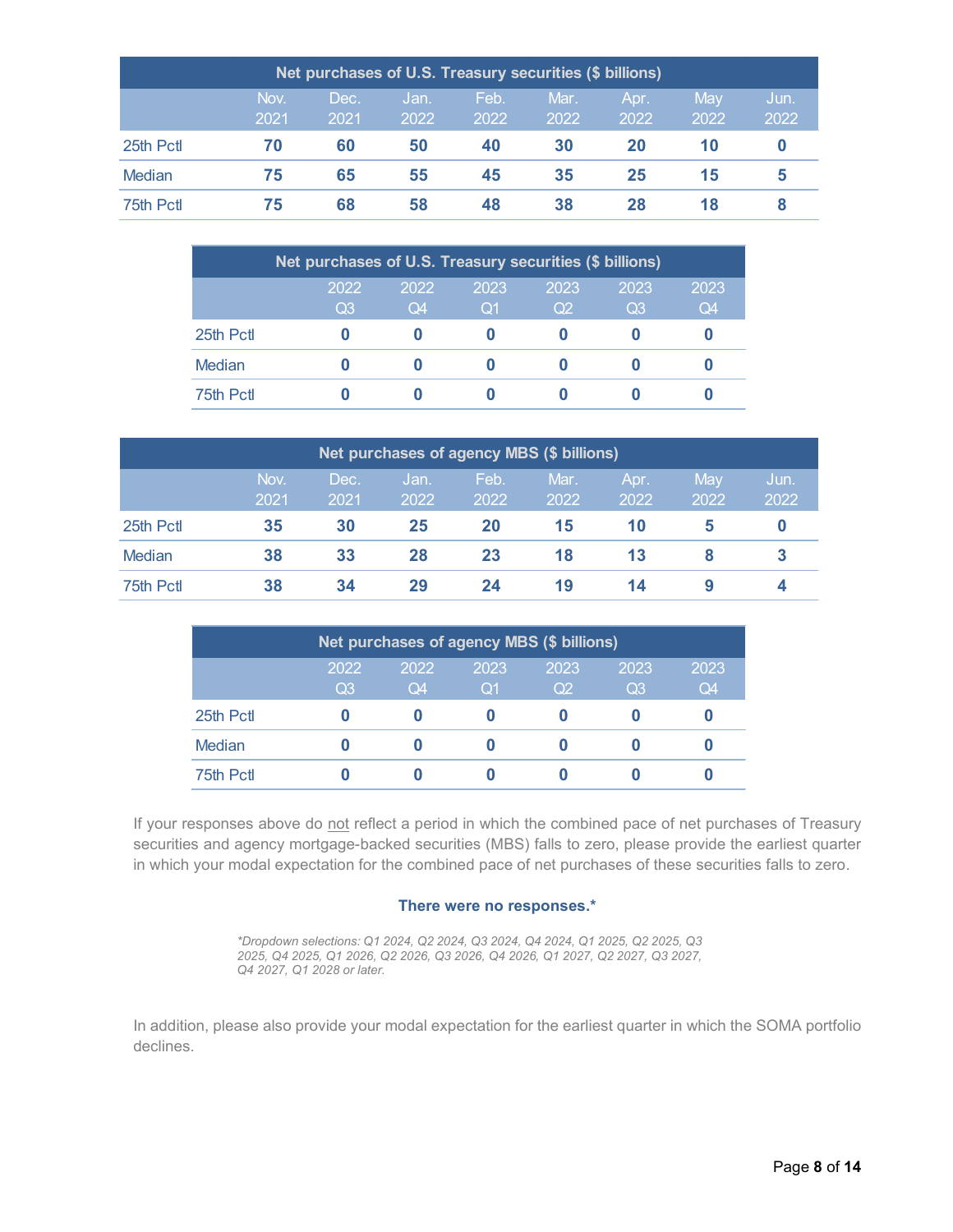|                | Earliest quarter*   |
|----------------|---------------------|
| 25th Pctl      | Q <sub>2</sub> 2024 |
| Median         | Q1 2025             |
| 75th Pctl      | Q3 2025             |
| # of Responses | 23                  |

*\*Dropdown selections: Q4 2021, Q1 2022, Q2 2022, Q3 2022, Q4 2022, Q1 2023, Q2 2023, Q3 2023, Q4 2023, Q1 2024, Q2 2024, Q3 2024, Q4 2024, Q1 2025, Q2 2025, Q3 2025, Q4 2025, Q1 2026, Q2 2026, Q3 2026, Q4 2026, Q1 2027, Q2 2027, Q3 2027, Q4 2027, Q1 2028 or later.* 

**5b)** If applicable, please describe your expectations for communications regarding asset purchases going forward, including the timing and form of such communications (if any).

> **Most dealers indicated that they expected a tapering announcement in November and for the tapering to start in November. Many dealers suggested that the pace of tapering could be adjusted based on incoming economic data or the economic outlook. Some dealers indicated that they expected a taper increment of \$10 billion in Treasuries and \$5 billion in agency MBS, with several indicating that they expected a monthly taper pace and several projecting that tapering would end in June 2022 or mid-2022.**

**5c)** Please indicate the percent chance that you attach to the first reduction in the pace of asset purchases occurring in each of the following periods.

|         | October<br>2021 | November<br>2021 | December<br>2021 | January<br>2022 | February<br>2022             |
|---------|-----------------|------------------|------------------|-----------------|------------------------------|
| Average | $0\%$           | <b>70%</b>       | <b>26%</b>       | 3%              | $0\%$                        |
|         |                 |                  |                  |                 |                              |
|         | March<br>2022   | April<br>2022    | May<br>2022      | June<br>2022    | <b>July 2022</b><br>or later |
| Average | $0\%$           | $0\%$            | $0\%$            | 0%              | $0\%$                        |

Please indicate the percent chance that you attach to the length of time (in months) between the month with the first reduction in the pace of purchases and the earliest month in which the combined pace falls to zero.

| $13$ or fewer $-4$ to 6 $-7$ to 9 $-10$ to 12 $-13$ to 15 $-16$ to 18 $-19$ or more |  |  |       |
|-------------------------------------------------------------------------------------|--|--|-------|
| Average 2% 21% 68% 9% 0% 0%                                                         |  |  | $0\%$ |

Please describe any assumptions underlying your expectations, including regarding the composition of asset purchases.

#### (23 responses)

**Many dealers indicated that they expected tapering to be proportional across Treasuries and agency MBS; many anticipated tapering increments of \$10 billion per month in Treasuries and \$5 billion per month in agency MBS. Some dealers indicated that they expected**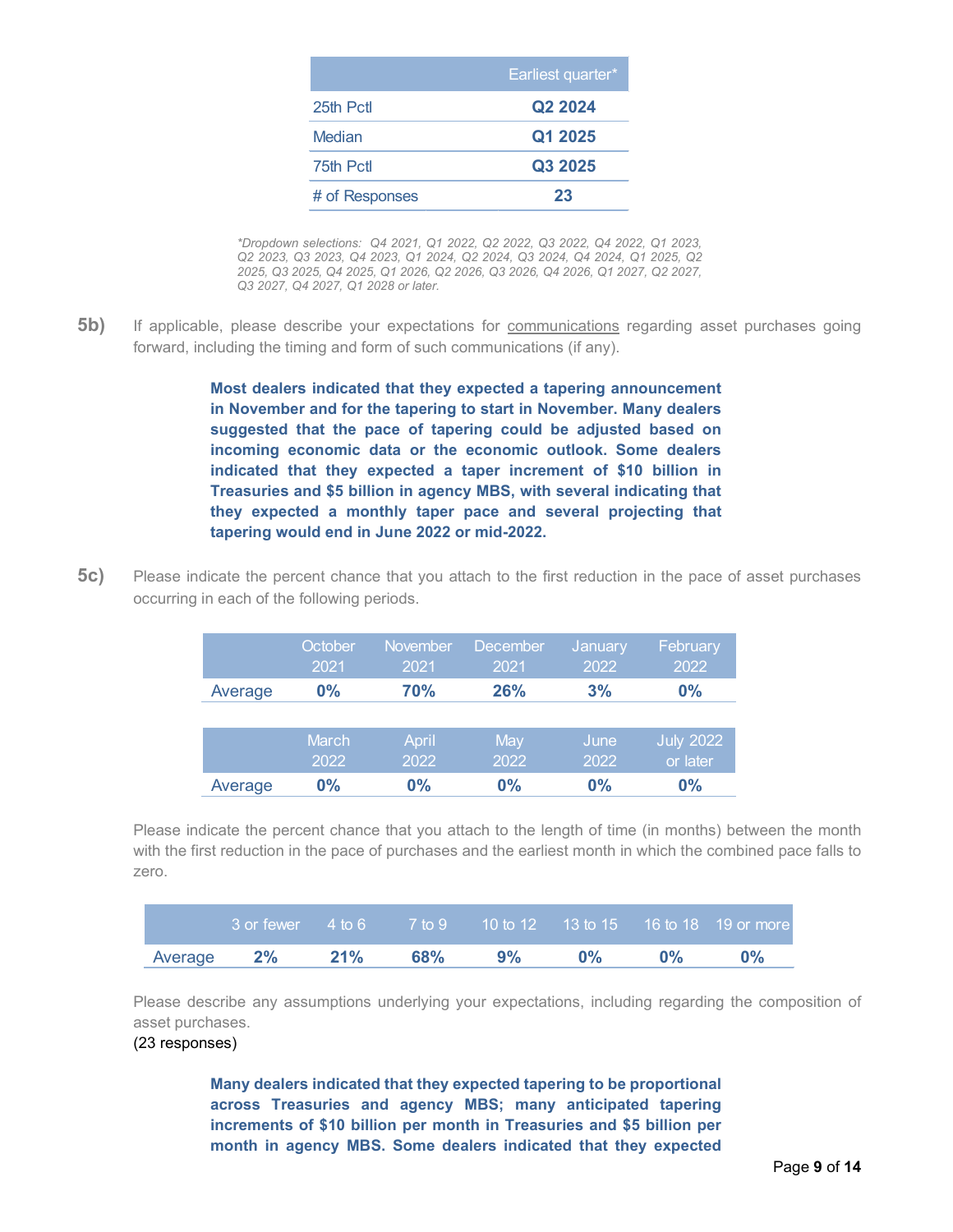### **tapering to start in November, and several suggested that tapering would end in mid-2022.**

<span id="page-9-0"></span>**6)** Please indicate the percent chance that you attach to the 10-year Treasury yield falling in each of the following ranges at the end of 2021 and 2022.

|            | Year-end 2021 |          |                                                                                                                  |        |                                |     |           |       |  |  |  |
|------------|---------------|----------|------------------------------------------------------------------------------------------------------------------|--------|--------------------------------|-----|-----------|-------|--|--|--|
|            |               | $0.00 -$ |                                                                                                                  |        | $10.51 - 1.01 - 1.51 - 2.01 -$ |     | $-2.51 -$ |       |  |  |  |
|            |               |          | $\langle 0.00\% \quad 0.50\% \quad 1.00\% \quad 1.50\% \quad 2.00\% \quad 2.50\% \quad 3.00\% \quad \geq 3.01\%$ |        |                                |     |           |       |  |  |  |
| Average 0% |               | $1\%$    | $3\%$                                                                                                            | $24\%$ | 53%                            | 16% | 3%        | $1\%$ |  |  |  |

| Year-end 2022 |               |                      |          |                                          |        |                       |          |                       |
|---------------|---------------|----------------------|----------|------------------------------------------|--------|-----------------------|----------|-----------------------|
|               | $\leq 0.00\%$ | $0.00 -$<br>$0.50\%$ | $1.00\%$ | $0.51 - 1.01 - 1.51 -$<br>$1.50\%$ 2.00% |        | $-2.01 -$<br>$2.50\%$ | $2.51 -$ | $13.00\% \geq 3.01\%$ |
|               |               |                      |          |                                          |        |                       |          |                       |
| Average       | $0\%$         | $1\%$                | 3%       | 15%                                      | $30\%$ | 35%                   | 12%      | 4%                    |

<span id="page-9-1"></span>**7)** As of October 19, the 5-year, 5-year forward nominal Treasury yield increased by approximately 30 basis points on net since the September FOMC meeting. Please rate the importance of the following factors in explaining the change in the 5-year, 5-year forward nominal Treasury yield since the September FOMC meeting. **(5=very important, 1=not important)**

| Factors Explaining the Change in the 5-year, 5-year Forward Nominal Treasury Yield Since the<br><b>September FOMC</b> |                                    |                                                                              |                                                                  |                                                                            |                          |                           |  |  |  |
|-----------------------------------------------------------------------------------------------------------------------|------------------------------------|------------------------------------------------------------------------------|------------------------------------------------------------------|----------------------------------------------------------------------------|--------------------------|---------------------------|--|--|--|
|                                                                                                                       | Changes in<br><b>Energy Prices</b> | Changes in<br><b>Expectations for</b><br><b>Supply Chain</b><br>Developments | Changes in<br><b>Expectations for</b><br>U.S. Monetary<br>Policy | Changes in<br><b>Expectations for</b><br><b>Foreign Monetary</b><br>Policy | Changes in<br>Postioning | Other<br>(Please Explain) |  |  |  |
| 1-Not Important                                                                                                       |                                    |                                                                              |                                                                  | 5                                                                          |                          |                           |  |  |  |
| $\mathcal{P}$                                                                                                         |                                    |                                                                              |                                                                  |                                                                            | 10                       |                           |  |  |  |
| 3                                                                                                                     |                                    | 10                                                                           |                                                                  |                                                                            |                          |                           |  |  |  |
|                                                                                                                       | 5                                  | 5                                                                            |                                                                  |                                                                            |                          |                           |  |  |  |
| 5-Very Important                                                                                                      | 8                                  |                                                                              |                                                                  |                                                                            |                          |                           |  |  |  |
| # of Responses                                                                                                        | 24                                 | 24                                                                           | 24                                                               | 24                                                                         | 23                       |                           |  |  |  |

If "Other", please explain: (6 responses)

## **Dealers did not provide significant commentary in this section.**

<span id="page-9-2"></span>**8)** What percent chance do you attach to any additional U.S. federal fiscal policy measures being signed into law over each of the following periods?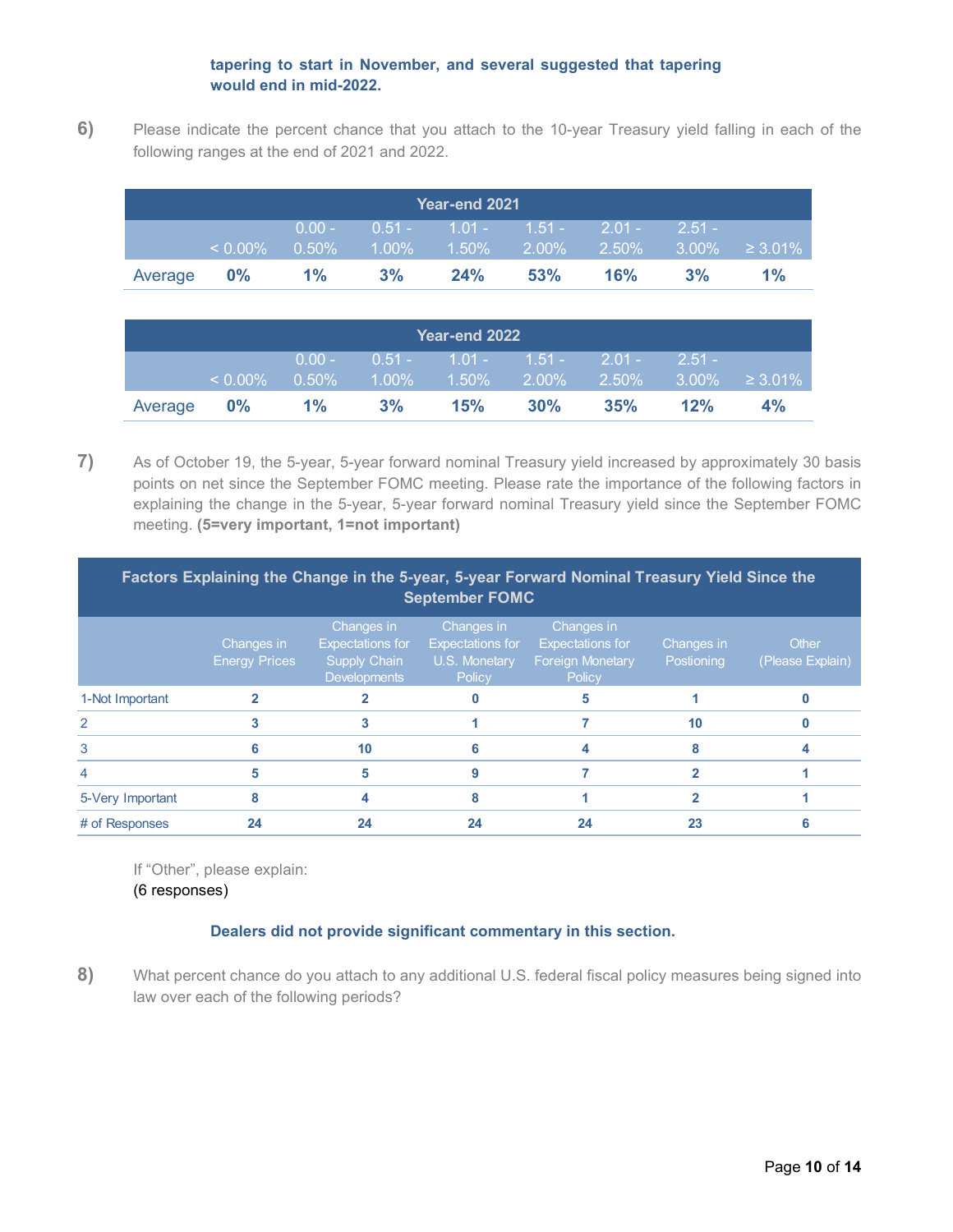| <b>Probability of Additional U.S. Federal Fiscal Policy Measures</b> |                   |                 |  |  |  |  |  |  |
|----------------------------------------------------------------------|-------------------|-----------------|--|--|--|--|--|--|
|                                                                      | Remainder of 2021 | Next 12 Months* |  |  |  |  |  |  |
| 25th Pctl                                                            | 58%               | <b>68%</b>      |  |  |  |  |  |  |
| Median                                                               | 70%               | 80%             |  |  |  |  |  |  |
| 75th Pctl                                                            | 80%               | 85%             |  |  |  |  |  |  |

*\*Through October 2022*

For each of the periods indicated above, if you assigned a non-zero probability, please provide your estimate of the most likely total amount of additional U.S. federal fiscal policy spending and revenue measures to be signed into law over that period, conditional on there being such additional measures in that period.

|           | <b>Additional U.S. Federal Fiscal Policy Measures Estimates</b>                                                                                                                                 |                                                                                                                                               |                                                                                                                                                                        |                                                                                                                                                                |  |  |  |  |  |  |
|-----------|-------------------------------------------------------------------------------------------------------------------------------------------------------------------------------------------------|-----------------------------------------------------------------------------------------------------------------------------------------------|------------------------------------------------------------------------------------------------------------------------------------------------------------------------|----------------------------------------------------------------------------------------------------------------------------------------------------------------|--|--|--|--|--|--|
|           | <b>Estimate of Most Likely</b><br><b>Total Amount of</b><br>Additional U.S. Federal<br><b>Fiscal Policy Spending</b><br>Measures (\$ billions)<br>over Remainder of 2021 over Remainder of 2021 | <b>Estimate of Most Likely</b><br>Total Amount of<br><b>Additional U.S. Federal</b><br><b>Fiscal Policy Revenue</b><br>Measures (\$ billions) | <b>Estimate of Most Likely</b><br>Total Amount of<br><b>Additional U.S. Federal</b><br><b>Fiscal Policy Spending</b><br>Measures (\$ billions)<br>over Next 12 Months* | <b>Estimate of Most Likely</b><br>Total Amount of<br>Additional U.S. Federal<br><b>Fiscal Policy Revenue</b><br>Measures (\$ billions)<br>over Next 12 Months* |  |  |  |  |  |  |
| 25th Pctl | 2000                                                                                                                                                                                            | 1000                                                                                                                                          | 2000                                                                                                                                                                   | 1000                                                                                                                                                           |  |  |  |  |  |  |
| Median    | 2000                                                                                                                                                                                            | 1225                                                                                                                                          | 2050                                                                                                                                                                   | 1225                                                                                                                                                           |  |  |  |  |  |  |
| 75th Pct  | 2500                                                                                                                                                                                            | 1500                                                                                                                                          | 2625                                                                                                                                                                   | 1570                                                                                                                                                           |  |  |  |  |  |  |

*\*Through October 2022*

<span id="page-10-0"></span>**9a)** Please indicate your modal projections for U.S. real GDP growth for each of the following quarters (seasonally adjusted annual rate).

| <b>Modal Projection for U.S. Real GDP Growth</b> |         |         |         |         |         |         |  |  |  |
|--------------------------------------------------|---------|---------|---------|---------|---------|---------|--|--|--|
|                                                  | Q3 2021 | Q4 2021 | Q1 2022 | Q2 2022 | Q3 2022 | Q4 2022 |  |  |  |
|                                                  | (saar)  | (saar)  | (saar)  | (saar)  | (saar)  | (saar)  |  |  |  |
| 25th Pctl                                        | 2.4%    | 4.5%    | 3.4%    | 3.0%    | 2.5%    | 2.0%    |  |  |  |
| Median                                           | 2.9%    | 5.2%    | 3.9%    | 3.4%    | 2.9%    | 2.3%    |  |  |  |
| 75th Pctl                                        | 3.2%    | $6.0\%$ | 5.2%    | 4.3%    | 3.4%    | 3.1%    |  |  |  |

**9b)** Please provide the percent chance you attach to the following outcomes for U.S. real GDP growth in 2021 and 2022 (Q4/Q4).

|         |            | Probability Distribution of U.S. Real GDP Growth in 2021 (Q4/Q4) |          |                 |          |           |                       |
|---------|------------|------------------------------------------------------------------|----------|-----------------|----------|-----------|-----------------------|
|         |            | $0.00 -$                                                         |          | $2.01 - 4.01 -$ | 6.01 -   | $-8.01 -$ |                       |
|         | $\leq 0\%$ | $2.00\%$                                                         | $4.00\%$ | $6.00\%$        | $8.00\%$ |           | $10.00\% \ge 10.01\%$ |
| Average | $0\%$      | $0\%$                                                            | 13%      | 65%             | 20%      | $1\%$     | $0\%$                 |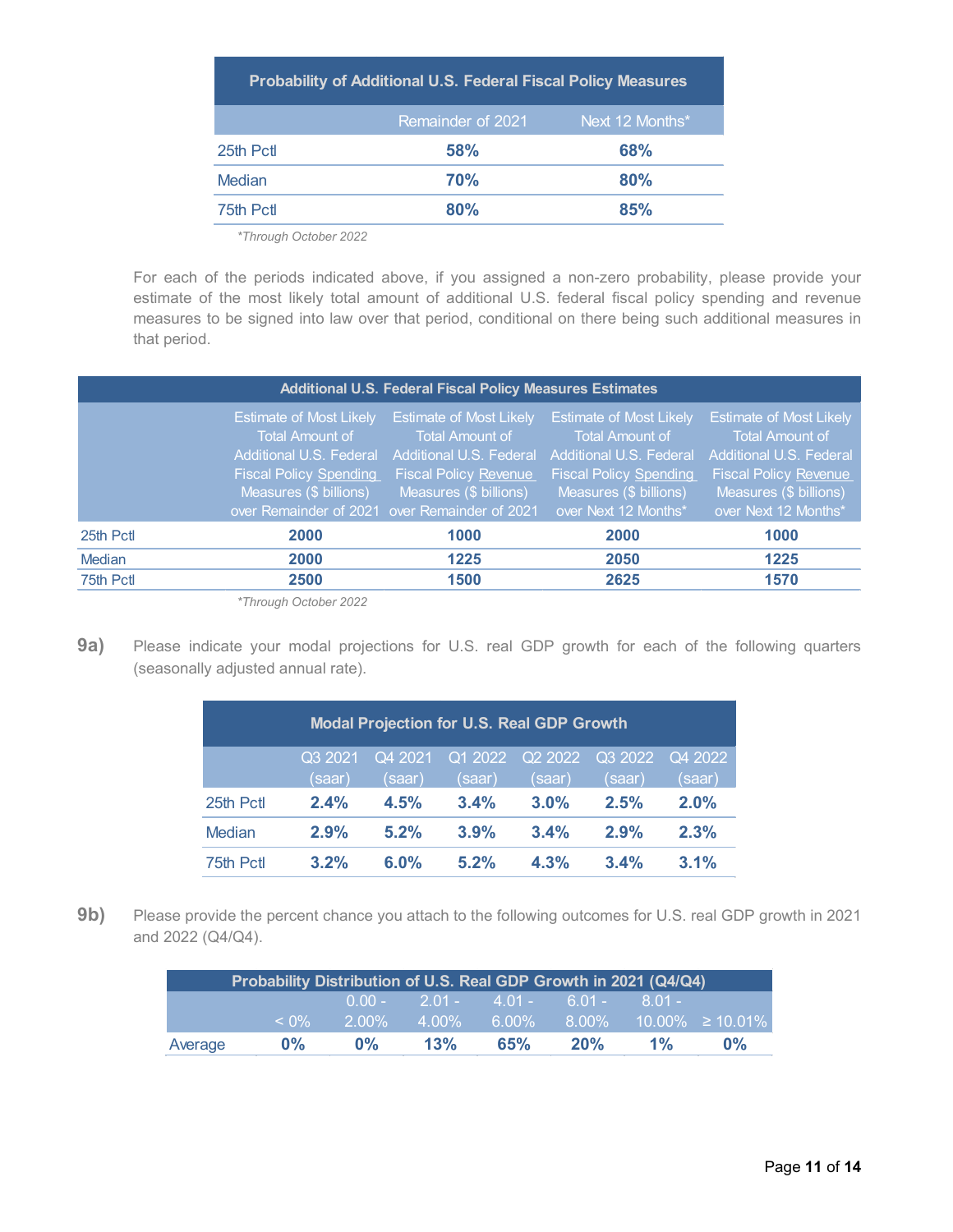|         |            | Probability Distribution of U.S. Real GDP Growth in 2022 (Q4/Q4) |          |                        |           |           |                              |
|---------|------------|------------------------------------------------------------------|----------|------------------------|-----------|-----------|------------------------------|
|         |            |                                                                  |          | $0.00 - 1.01 - 2.01 -$ | $-3.01 -$ | $-4.01 -$ |                              |
|         | $\leq 0\%$ | $1.00\%$                                                         | $2.00\%$ | $3.00\%$               |           |           | $4.00\%$ 5.00% $\geq 5.01\%$ |
| Average | 4%         | 5%                                                               | 12%      | 31%                    | 28%       | 15%       | 6%                           |

**10a)** Please provide the percent chance you attach to the following outcomes for headline PCE inflation in 2022 and 2023 (Q4/Q4).

<span id="page-11-0"></span>(23 responses)

|               | Headline PCE Inflation 2022 (Q4/Q4) |                                                                |    |    |     |     |     |     |     |               |
|---------------|-------------------------------------|----------------------------------------------------------------|----|----|-----|-----|-----|-----|-----|---------------|
|               |                                     | 1.01-                                                          |    |    |     |     |     |     |     | $\geq 3.01\%$ |
| $\leq 1.00\%$ | $1.25\%$                            | $1.50\%$ $1.75\%$ $2.00\%$ $2.25\%$ $2.50\%$ $2.75\%$ $3.00\%$ |    |    |     |     |     |     |     |               |
| Average       | 2%                                  | $2\%$                                                          | 4% | 6% | 14% | 20% | 22% | 14% | 10% | 6%            |

|         | Headline PCE Inflation 2023 (Q4/Q4) |          |           |                                           |                                 |     |     |     |                         |               |
|---------|-------------------------------------|----------|-----------|-------------------------------------------|---------------------------------|-----|-----|-----|-------------------------|---------------|
|         | $\leq 1.00\%$                       | $1.01 -$ | $-1.26 -$ |                                           | , 1.51- 1.76- 2.01- 2.26- 2.51- |     |     |     | $\angle$ 2.76- $\angle$ | $\geq 3.01\%$ |
|         | $1.25\%$                            |          |           | 1.50% 1.75% 2.00% 2.25% 2.50% 2.75% 3.00% |                                 |     |     |     |                         |               |
| Average | 2%                                  | $2\%$    | 4%        | 8%                                        | 17%                             | 23% | 20% | 13% | 8%                      | 3%            |

**10b)** For the outcomes below, provide the percent chance you attach to the annual average CPI inflation rate from November 1, 2021 – October 31, 2026 falling in each of the following ranges. Please also provide your point estimate for the most likely outcome.

|         | $\leq 1.00\%$ |    | $\boxed{1.50\% \qquad 2.00\% \qquad 2.50\% \qquad 3.00\%}$ |     |     | $\geq 3.01\%$ |
|---------|---------------|----|------------------------------------------------------------|-----|-----|---------------|
| Average | 3%            | 6% | <b>16%</b>                                                 | 35% | 31% | 9%            |

|           | <b>Most Likely</b><br>Outcome |
|-----------|-------------------------------|
| 25th Pctl | 2.30%                         |
| Median    | 2,58%                         |
| 75th Pctl | 2.78%                         |

**10c)** For the outcomes below, provide the percent chance you attach to the annual average CPI inflation rate from November 1, 2026 – October 31, 2031 falling in each of the following ranges. Please also provide your point estimate for the most likely outcome.

|         | $\leq 1.00\%$ | $1.01 -$<br>1.50% | $1.51 -$<br>2.00% | $2.01 -$<br>2.50%                    | $2.51 -$<br>3.00% | $\geq 3.01\%$ |
|---------|---------------|-------------------|-------------------|--------------------------------------|-------------------|---------------|
| Average | 3%            | 9%                | 23%               | 41%                                  | 18%               | 5%            |
|         |               |                   |                   |                                      |                   |               |
|         |               |                   |                   | <b>Most Likely</b><br><b>Outcome</b> |                   |               |
|         |               | 25th Pctl         |                   | 2.20%                                |                   |               |
|         |               | <b>Median</b>     |                   | 2.30%                                |                   |               |

75th Pctl **2.38%**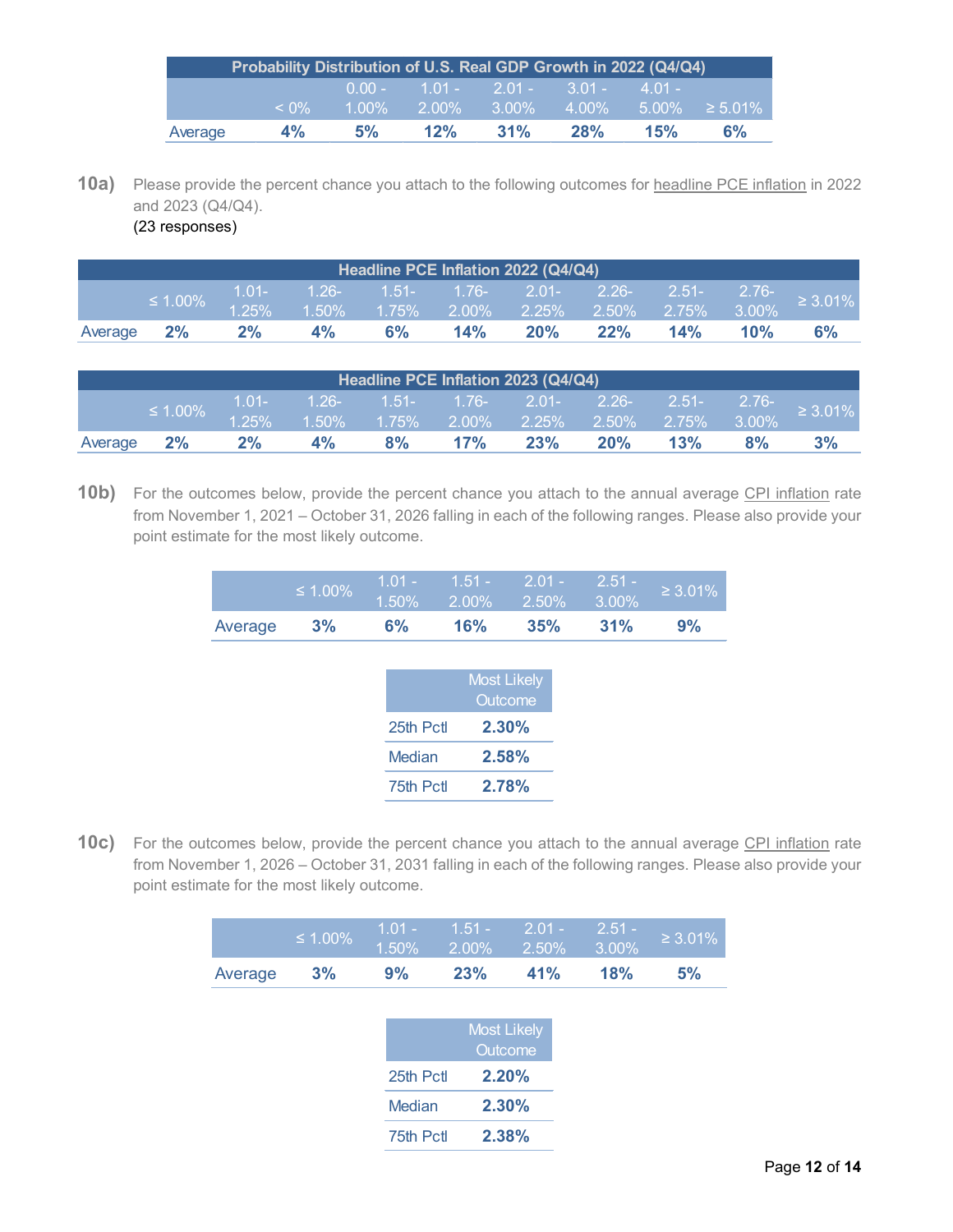#### <span id="page-12-0"></span>**11a)** What percent chance do you attach to:

the U.S. economy currently being in a recession\*? the U.S. economy being in a recession\* **in 6 months**? the global economy being in a recession\*\* **in 6 months**?

#### (23 responses)

|               | Currently in U.S.<br>Recession |           | U.S. Recession in<br>6 Months |               | Global Recession<br>in 6 Months |
|---------------|--------------------------------|-----------|-------------------------------|---------------|---------------------------------|
| 25th Pctl     | $1\%$                          | 25th Pctl | 7%                            | 25th Pctl     | 10%                             |
| <b>Median</b> | 4%                             | Median    | 10%                           | <b>Median</b> | 15%                             |
| 75th Pctl     | 5%                             | 75th Pctl | 15%                           | 75th Pctl     | 20%                             |

*\*NBER-defined recession*

*\*\*Previous IMF staff work has suggested that a "global recession" can be characterized as a period during which there is a decline in annual per-capita real global GDP, backed up by a decline or worsening in one or more of the following global macroeconomic indicators: industrial production, trade, capital flows, oil consumption and unemployment.*

**11b)** Please explain the factors behind any change to your expectations in part a since the last policy survey (21 responses)

> **Many dealers indicated that there were no significant changes to their recession probabilities. In describing the factors behind any changes to their responses, several dealers cited supply chain bottlenecks, perceived constraints on growth, or upside risk to the inflation outlook.**

<span id="page-12-1"></span>**12a)** Provide your estimate of the most likely outcome for output, inflation, and unemployment. (15 responses)